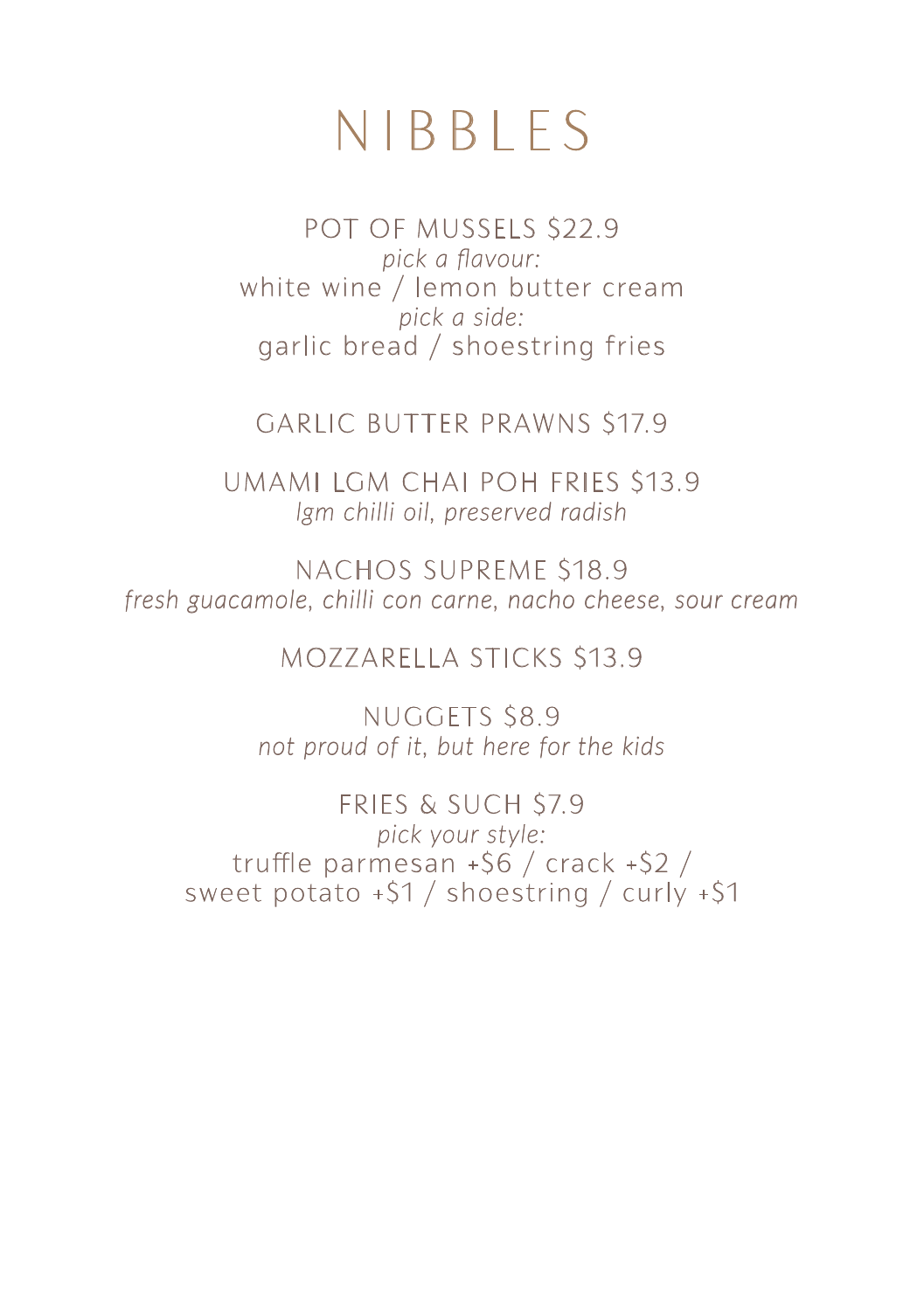# SALADS & SOUPS

CLASSIC CAESAR SALAD \$10.9 *optional add-ons:* grilled chicken +\$4 / smoked salmon +\$5

 $\%$  cauliflower cous cous salad \$12.9 *carb-free cauliflower cous cous, roasted vegetables*

 $\oslash$  GARDEN SALAD \$10.9 *mesclun greens, watermelon cubes, sun-dried cranberries, cherry tomatoes, japanese cucumber, balsamico*

SEAFOOD BISQUE \$9.9

 $\gamma$  wild mushroom soup \$7.9

# THIN CRUST PIZZAS

1FOR \$16 | 2FOR \$28 choose your flavor: hawaiian / pepperoni / portobello mushroom / breakfast

SIGNATURE TRUFFLE PIZZA \$25.9 *bechamel base, spinach, black truffle, shaved parmesan*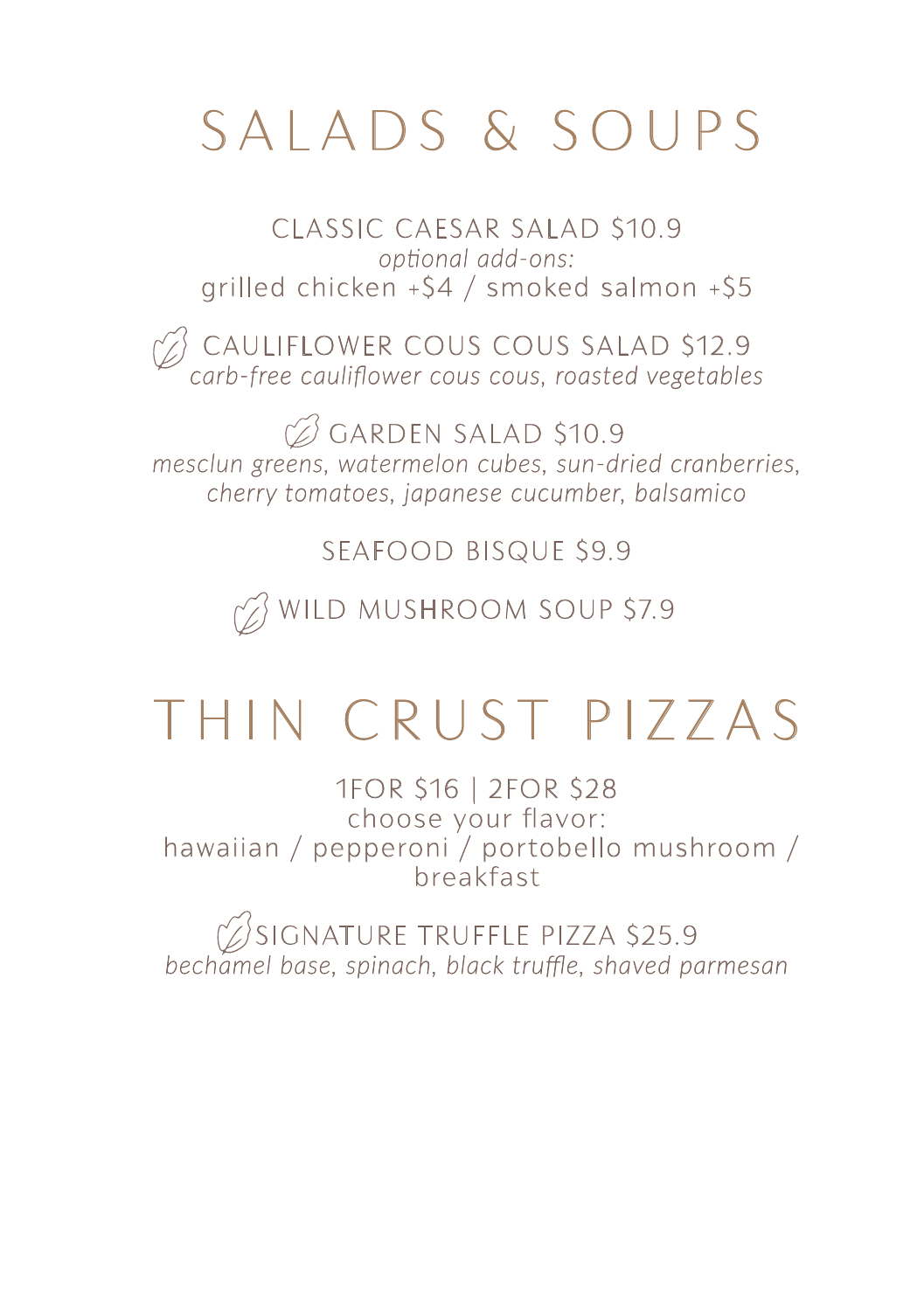# MAIN COURSES

MOROCCAN LAMB RACK \$68.9 *home spice blend, yoghurt mint sauce, roasted peppers, pita*

ANGUS GRAIN-FED STRIPLOIN \$39.9

KUROBUTA PORK COLLAR \$26.9 *maple syrup & apple cider glaze, apple chutney*

FESTIVE FRIED CHICKEN \$20.9 *buttermilk fried chicken leg, festive dry rub jicama slaw, smoked butter mash, gravy*

PAN SEARED NORWEGIAN SALMON \$18.9 *cajun dry rub, greens, smoked butter mash, lemon dill cream*

FISH + CHIPS \$18.9 *back by popular demand, flaky sutchi filet, secret recipe batter, homemade coleslaw, shoestring fries*

XL TIGER PRAWN LAKSA \$18.9

SISIG ON A HOT PLATE \$15.9 *filipino chopped pork, chillies, onions, egg, side of pearl rice*

## BURGERS

OPEN FACED BACON MAC+CHEESE BURGER \$20.9 *100% ground beef, lettuce, tomato, fried m&c bun, mac+cheese sauce*

GOOD OL' BACON CHEESEBURGER \$19.9 *100% ground beef, bacon, american cheddar, pickles, onion*

FRIED CHICKEN BURGER \$18.9 *fried chicken, sunny side up, coleslaw, lettuce, tomato*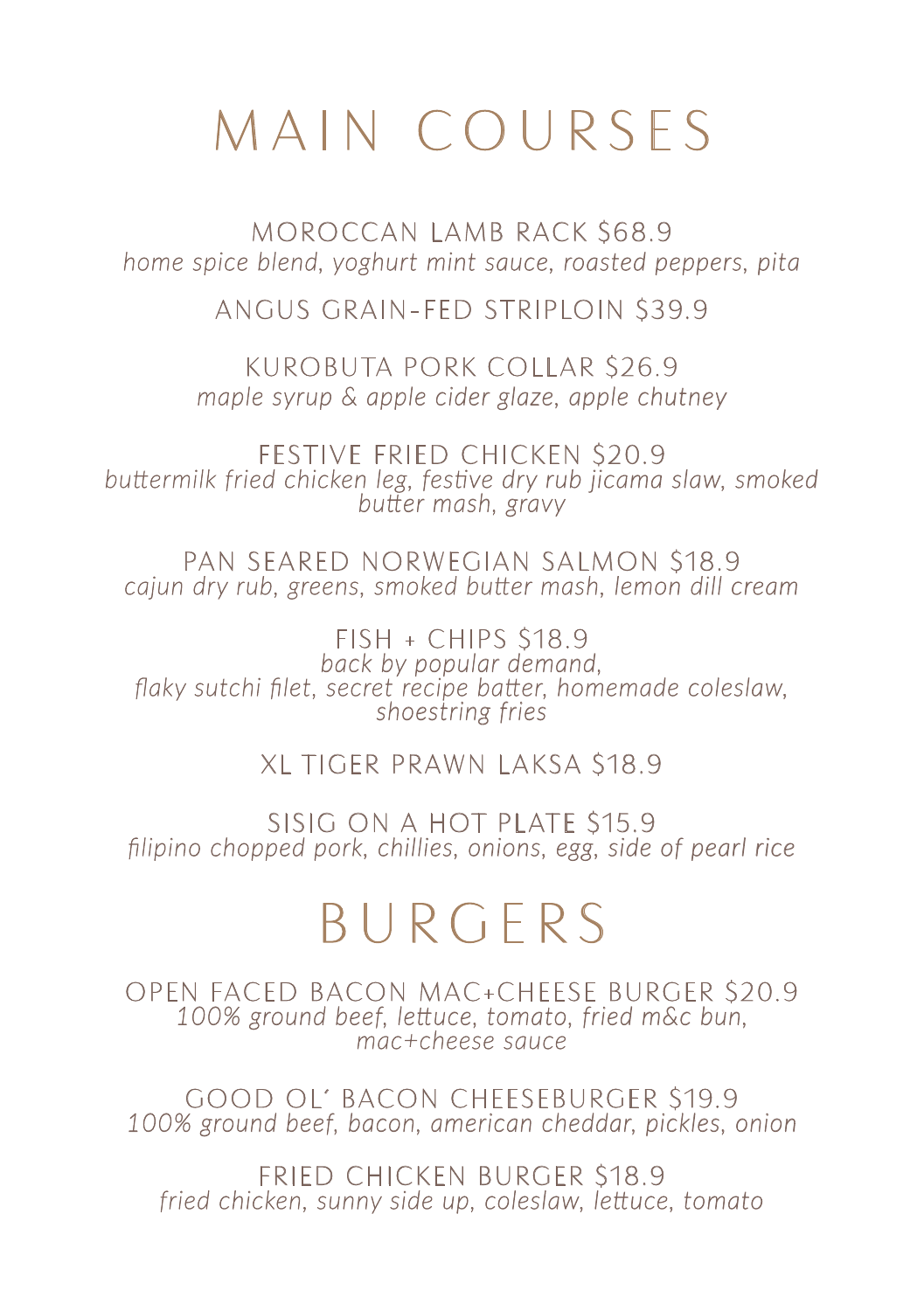## PASTAS

#### CHILLI CRAB LINGUINE \$28.9

SICILIAN AGLIO OLIO \$15.9 *the OG traditional aglio olio, anchovies, extra virgin olive oil*

TRIO AL FUNGHI \$17.9 *mushrooms, sundried tomato, capers*

PESTO WITH CHICKEN \$17.9

SEAFOOD MARINARA \$17.9

VONGOLE \$17.9 *clams, white wine*

CARBONARA \$14.9 *bacon, 62-degree egg, touch of cream*

*choice of pasta:*



*linguine penne*

*optional add ons:*

*chicken +\$4*





*seafood*

*mushrooms +\$3*

*+\$5*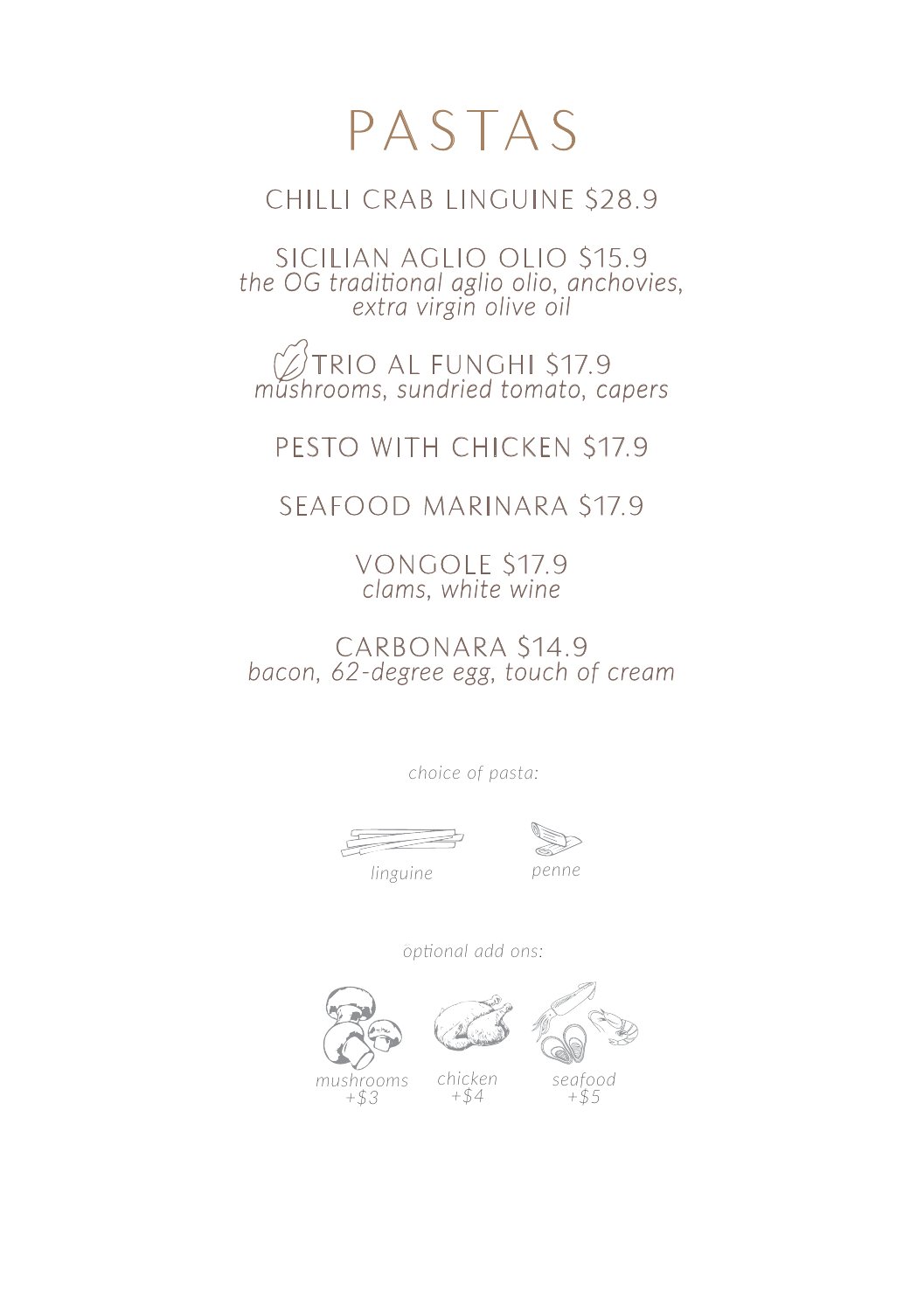## LIQUOR

*GIN* GORDON'S DRY *GLASS* \$9

*RUM* BARCARDI CARTA BLANCA *GLASS* \$9

> *TEQUILA* JOSE CUERVO *GLASS* \$10

*WHISKEY* MONKEY SHOULDER *GLASS* \$11

## BEER

DRAFT STELLA ARTOIS 50CL PINT \$10.9 3L TOWER \$64.9 2 TOWERS \$120

BOTTLED APPLE & LYCHEE CIDER BOTTLE \$11 / BUCKET OF 5 \$50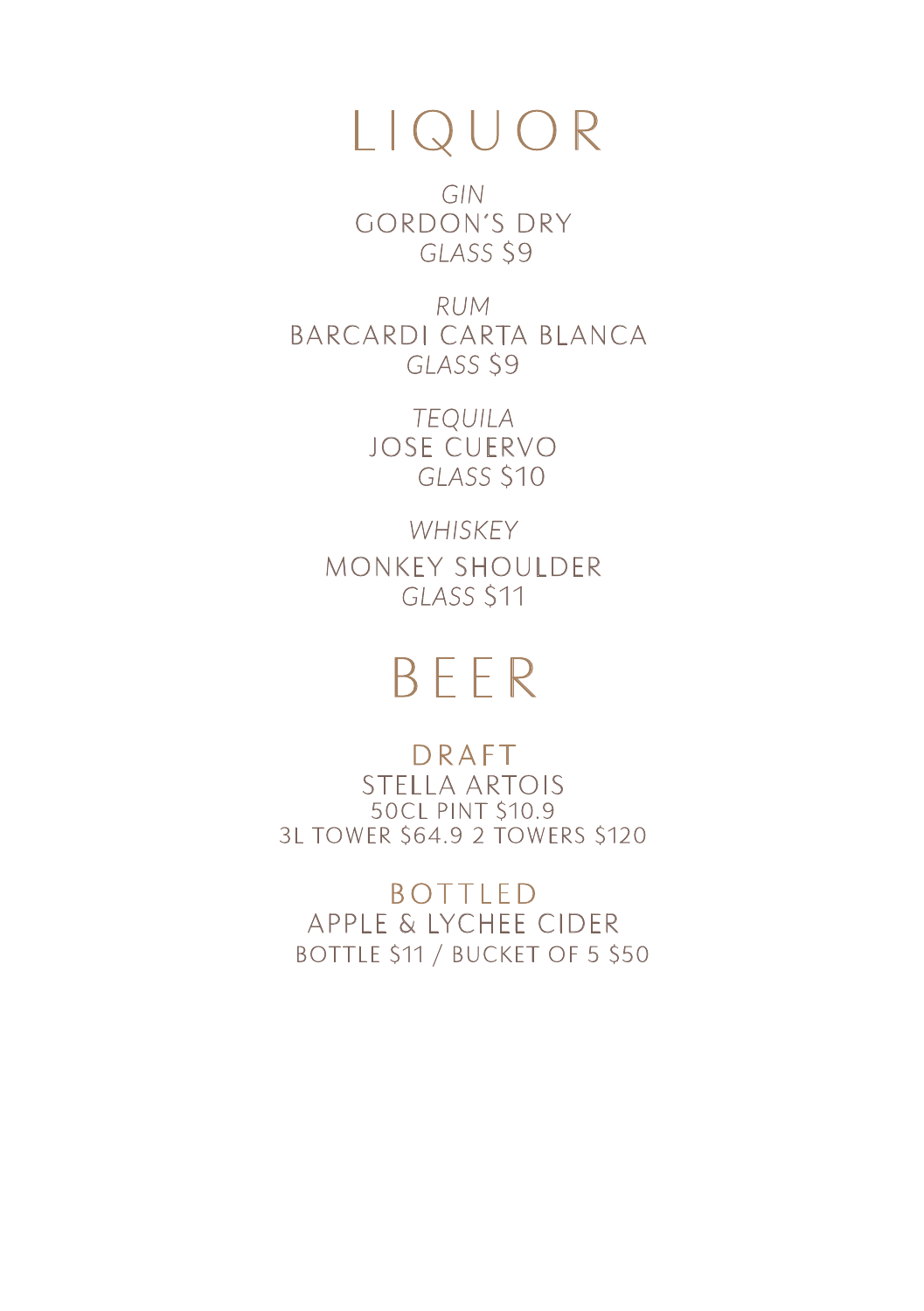### WINES

RED HOUSEPOUR MERLOT GLASS \$10/ BOTTLE \$50

 HOUSEPOUR CABERNET SAUVIGNON GLASS \$12 / BOTTLE \$52

**WHITE** HOUSEPOUR CHARDONNAY GLASS \$10/ BOTTLE \$50

 HOUSEPOUR SAUVIGNON BLANC GLASS \$12 / BOTTLE \$52

BUBBLY HOUSEPOUR MOSCATO GLASS \$13 / BOTTLE \$56

## COFFEE & TEA

LATTE/FLAT WHITE/CAPPUCCINO hot \$5/iced \$6

> DOUBLE ESPRESSO/BLACK hot \$4/iced \$5

> > MOCHA hot \$6/iced \$7

#### AFFOGATO \$7

POT OF TEA \$7 camomile / jasmine green tea / earl grey black tea / peppermint